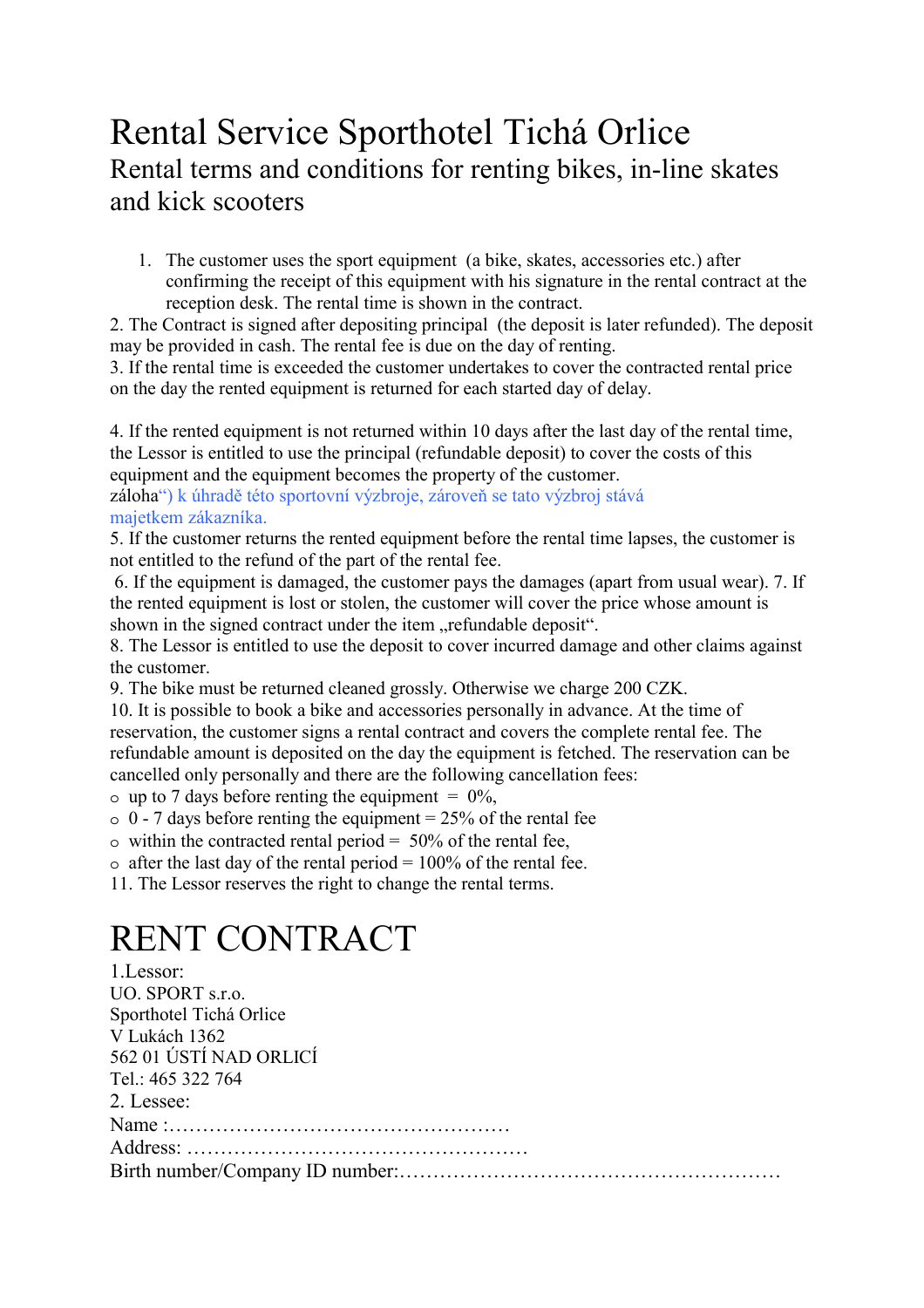ID number./passport number:……………………………………………… Tel………………………………………………………. 3. Rental subject and price The Lessor undertakes to rent and if agreed also transport to the agreed place the below listed things

……………………………………………………………………… . The Lessee undertakes to pay for the service at an agreed time the price agreed in

advance and also return the rented things at an agreed time and place.

| 4. Take-over of things: |  |
|-------------------------|--|
|                         |  |
|                         |  |
|                         |  |
|                         |  |
| 5.                      |  |
|                         |  |
|                         |  |
|                         |  |
|                         |  |
|                         |  |
|                         |  |
|                         |  |

………..…….

### 6. WITHDRAWAL FROM THE CONTRACT

The Lessee may withdraw from the contract anytime before the take-over of the thing. In this case the Sporthotel - the rental office may charge 50% out of the rental fee, the deposited money is used for the payment of the cancellation fee.

### zaplacená záloha se na storno započítává.

The Lessor has the right to withdraw from the contract under extraordinary circumstances. If the Lessor withdraws from the contract, the Lessee is entitled for the refund of the rental fee in its full amount.

### 7. DAMAGES

In case of the loss, destruction or theft of the rented things, the Lessee undertakes to pay to the Sporthotel – rental office the damages within 15 days agreed damages. For a bike/in-line skates/kick-scooter ……….. CZK, accessories (guards, helmet) ……….. CZK and other things according to the supplement that is integral part of each contract.

The Lessee undertakes to take proper care of the rented things and prevent theft or damage. The Lessee is responsible for damage by a third party. In case the rented things are stolen, the Lessee will immediately report it to the Police of the Czech Republic and the Sporthotel Tichá Orlice. The Lessee undertakes to cover repair costs for excessive wear or damage of a particular thing or equipment that is caused by apparent negligent handling. The damages will be determined by the Rental Office and the Lessee undertakes to cover the relevant amount when the rented things are returned. The Lessee undertakes to cover the damages for the delay in returning each of the rented things at the amount of …………… CZK for each started day. The day starts at 00.00 / 24:00.

### 8. SAFETY